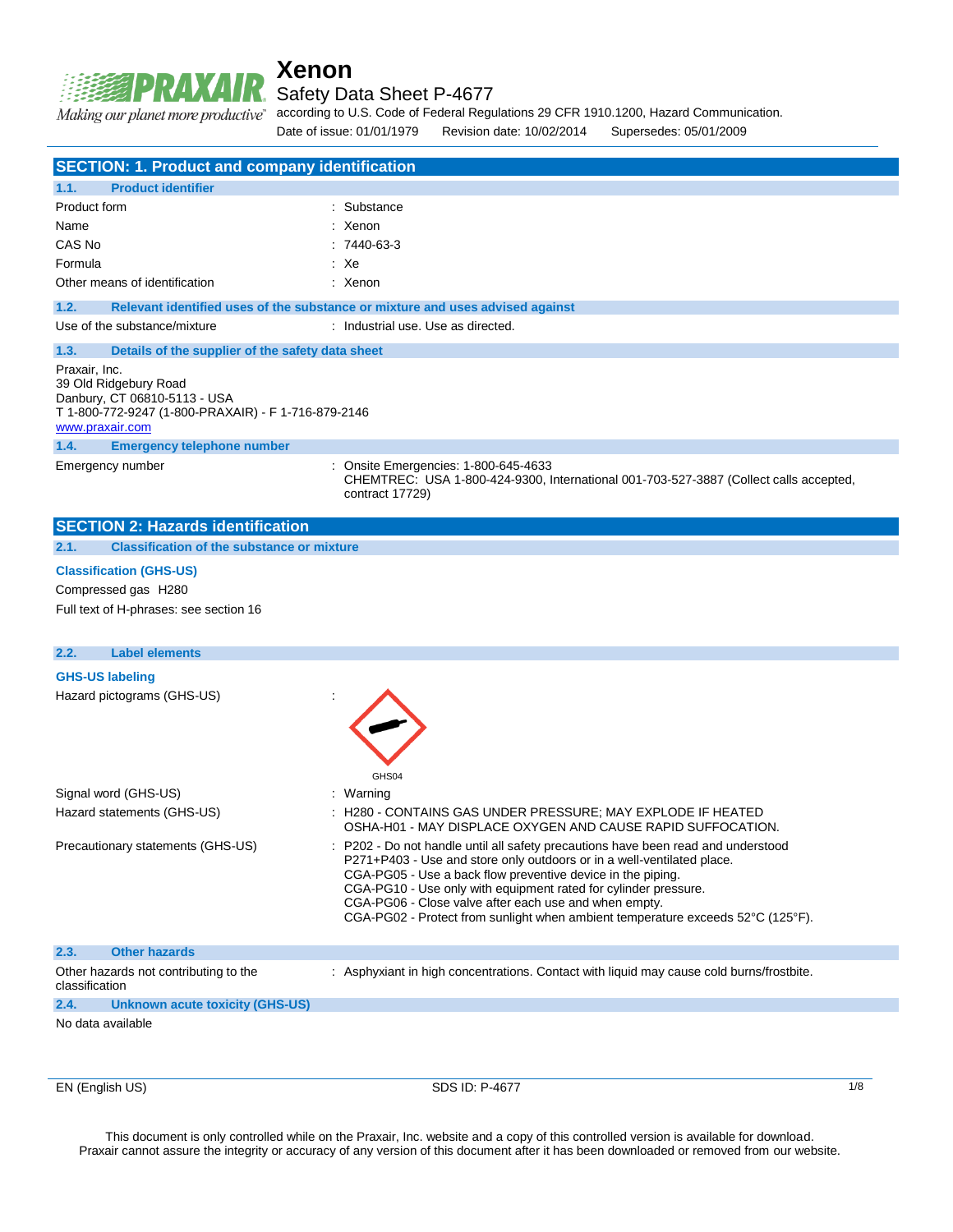

### **Xenon** Safety Data Sheet P-4677

according to U.S. Code of Federal Regulations 29 CFR 1910.1200, Hazard Communication.

Date of issue: 01/01/1979 Revision date: 10/02/2014 Supersedes: 05/01/2009

| <b>SECTION 3: Composition/information on ingredients</b>            |                                                                                                                                                                                      |     |                                                                                                                                                                                                                                                                                                                                                                                                                                                                                       |
|---------------------------------------------------------------------|--------------------------------------------------------------------------------------------------------------------------------------------------------------------------------------|-----|---------------------------------------------------------------------------------------------------------------------------------------------------------------------------------------------------------------------------------------------------------------------------------------------------------------------------------------------------------------------------------------------------------------------------------------------------------------------------------------|
| 3.1.<br><b>Substance</b>                                            |                                                                                                                                                                                      |     |                                                                                                                                                                                                                                                                                                                                                                                                                                                                                       |
| <b>Name</b>                                                         | <b>Product identifier</b>                                                                                                                                                            | %   |                                                                                                                                                                                                                                                                                                                                                                                                                                                                                       |
| Xenon                                                               | (CAS No) 7440-63-3                                                                                                                                                                   | 100 |                                                                                                                                                                                                                                                                                                                                                                                                                                                                                       |
| (Main constituent)                                                  |                                                                                                                                                                                      |     |                                                                                                                                                                                                                                                                                                                                                                                                                                                                                       |
| 3.2.<br><b>Mixture</b>                                              |                                                                                                                                                                                      |     |                                                                                                                                                                                                                                                                                                                                                                                                                                                                                       |
| Not applicable                                                      |                                                                                                                                                                                      |     |                                                                                                                                                                                                                                                                                                                                                                                                                                                                                       |
| <b>SECTION 4: First aid measures</b>                                |                                                                                                                                                                                      |     |                                                                                                                                                                                                                                                                                                                                                                                                                                                                                       |
| <b>Description of first aid measures</b><br>4.1.                    |                                                                                                                                                                                      |     |                                                                                                                                                                                                                                                                                                                                                                                                                                                                                       |
| First-aid measures after inhalation                                 | : Remove victim to uncontaminated area wearing self contained breathing apparatus. Keep<br>victim warm and rested. Call a doctor. Apply artificial respiration if breathing stopped. |     |                                                                                                                                                                                                                                                                                                                                                                                                                                                                                       |
| First-aid measures after skin contact                               | Rinse skin with water/shower. If irritation persists, consult a doctor.                                                                                                              |     |                                                                                                                                                                                                                                                                                                                                                                                                                                                                                       |
| First-aid measures after eye contact                                | away from the eyeballs to ensure that all surfaces are flushed thoroughly. Get immediate<br>medical attention.                                                                       |     | Immediately flush eyes thoroughly with water for at least 15 minutes. Hold the eyelids open and                                                                                                                                                                                                                                                                                                                                                                                       |
| First-aid measures after ingestion                                  | : Ingestion is not considered a potential route of exposure.                                                                                                                         |     |                                                                                                                                                                                                                                                                                                                                                                                                                                                                                       |
| 4.2.<br>Most important symptoms and effects, both acute and delayed |                                                                                                                                                                                      |     |                                                                                                                                                                                                                                                                                                                                                                                                                                                                                       |
| No additional information available                                 |                                                                                                                                                                                      |     |                                                                                                                                                                                                                                                                                                                                                                                                                                                                                       |
| 4.3.                                                                | Indication of any immediate medical attention and special treatment needed                                                                                                           |     |                                                                                                                                                                                                                                                                                                                                                                                                                                                                                       |
| None.                                                               |                                                                                                                                                                                      |     |                                                                                                                                                                                                                                                                                                                                                                                                                                                                                       |
| <b>SECTION 5: Firefighting measures</b>                             |                                                                                                                                                                                      |     |                                                                                                                                                                                                                                                                                                                                                                                                                                                                                       |
| 5.1.<br><b>Extinguishing media</b>                                  |                                                                                                                                                                                      |     |                                                                                                                                                                                                                                                                                                                                                                                                                                                                                       |
| Suitable extinguishing media                                        | : Use extinguishing media appropriate for surrounding fire.                                                                                                                          |     |                                                                                                                                                                                                                                                                                                                                                                                                                                                                                       |
| 5.2.<br>Special hazards arising from the substance or mixture       |                                                                                                                                                                                      |     |                                                                                                                                                                                                                                                                                                                                                                                                                                                                                       |
| Reactivity                                                          | : No reactivity hazard other than the effects described in sub-sections below.                                                                                                       |     |                                                                                                                                                                                                                                                                                                                                                                                                                                                                                       |
| 5.3.<br><b>Advice for firefighters</b>                              |                                                                                                                                                                                      |     |                                                                                                                                                                                                                                                                                                                                                                                                                                                                                       |
| Firefighting instructions                                           | L-Fire Protection.                                                                                                                                                                   |     | Evacuate all personnel from the danger area. Use self-contained breathing apparatus (SCBA)<br>and protective clothing. Immediately cool containers with water from maximum distance. Stop<br>flow of gas if safe to do so, while continuing cooling water spray. Remove ignition sources if<br>safe to do so. Remove containers from area of fire if safe to do so. On-site fire brigades must<br>comply with OSHA 29 CFR 1910.156 and applicable standards under 29 CFR 1910 Subpart |
| Protection during firefighting                                      | : Compressed gas: asphyxiant. Suffocation hazard by lack of oxygen.                                                                                                                  |     |                                                                                                                                                                                                                                                                                                                                                                                                                                                                                       |
| Special protective equipment for fire fighters                      | : Use self-contained breathing apparatus. Standard protective clothing and equipment (Self<br>Contained Breathing Apparatus) for fire fighters.                                      |     |                                                                                                                                                                                                                                                                                                                                                                                                                                                                                       |
| Specific methods                                                    | : Use fire control measures appropriate for the surrounding fire. Exposure to fire and heat<br>fire fumes if possible.                                                               |     | radiation may cause gas receptacles to rupture. Cool endangered receptacles with water spray<br>jet from a protected position. Prevent water used in emergency cases from entering sewers and<br>drainage systems. Stop flow of product if safe to do so. Use water spray or fog to knock down                                                                                                                                                                                        |
| Other information                                                   | by DOT.).                                                                                                                                                                            |     | Containers are equipped with a pressure relief device. (Exceptions may exist where authorized                                                                                                                                                                                                                                                                                                                                                                                         |
| <b>SECTION 6: Accidental release measures</b>                       |                                                                                                                                                                                      |     |                                                                                                                                                                                                                                                                                                                                                                                                                                                                                       |
| 6.1.                                                                | Personal precautions, protective equipment and emergency procedures                                                                                                                  |     |                                                                                                                                                                                                                                                                                                                                                                                                                                                                                       |

General measures **interval measures** : Prevent from entering sewers, basements and workpits, or any place where its accumulation can be dangerous. Try to stop release. Evacuate area. Ensure adequate air ventilation. Wear self-contained breathing apparatus when entering area unless atmosphere is proved to be safe. Stop leak if safe to do so.

#### **6.1.1. For non-emergency personnel**

No additional information available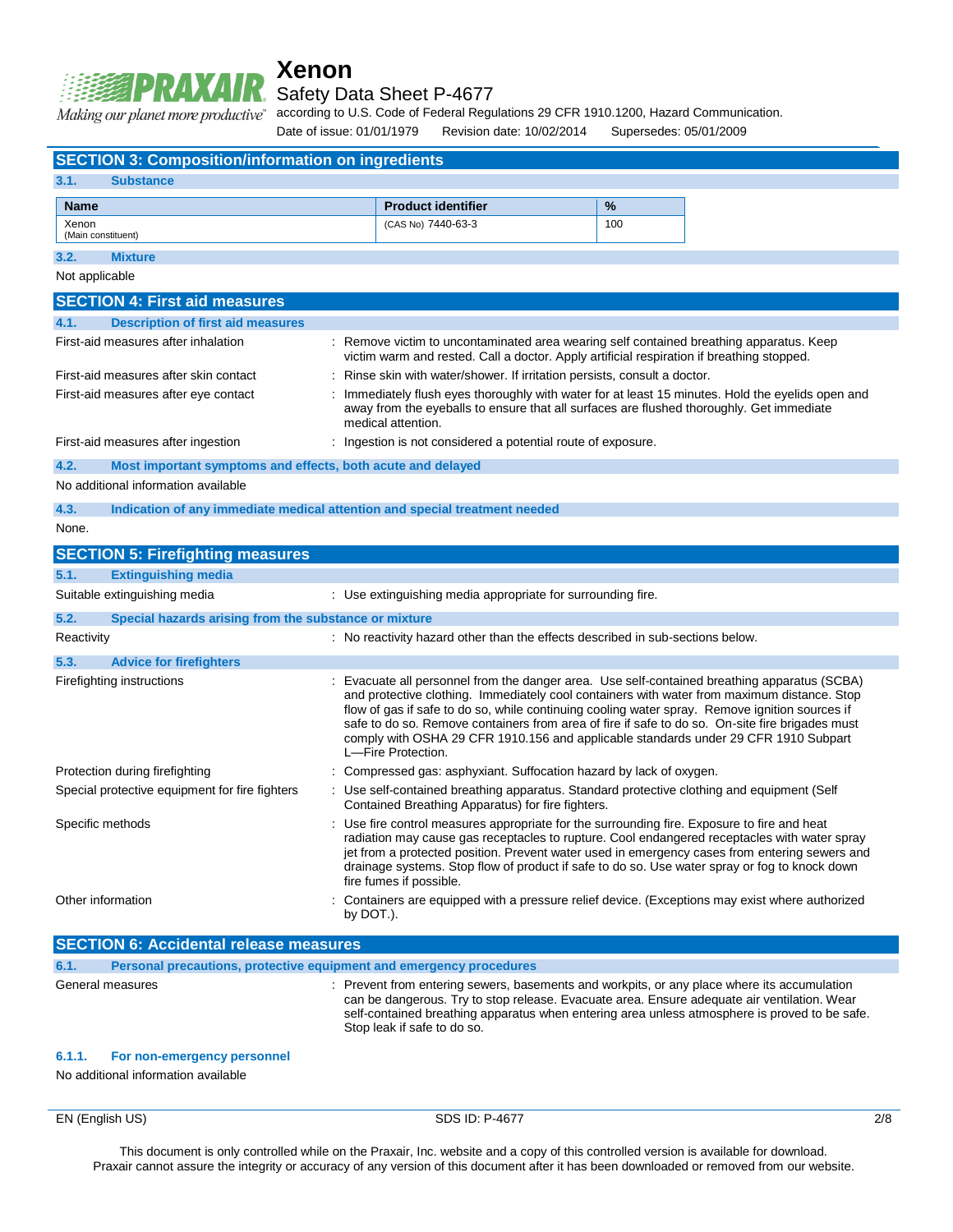|                               | <b>Xenon</b> |
|-------------------------------|--------------|
| <b>EXAMPIRAXAIR</b> Safety Da |              |

Safety Data Sheet P-4677

Making our planet more productive"

according to U.S. Code of Federal Regulations 29 CFR 1910.1200, Hazard Communication.

Date of issue: 01/01/1979 Revision date: 10/02/2014 Supersedes: 05/01/2009

| 6.1.2.<br>For emergency responders           |                                                                                                                                                                                                                                                                                                                                                                                                                                                                                                                                                                                                                                                                                                                                                                                                                                                                                                                                                                                                                                                                                                                                                                                   |
|----------------------------------------------|-----------------------------------------------------------------------------------------------------------------------------------------------------------------------------------------------------------------------------------------------------------------------------------------------------------------------------------------------------------------------------------------------------------------------------------------------------------------------------------------------------------------------------------------------------------------------------------------------------------------------------------------------------------------------------------------------------------------------------------------------------------------------------------------------------------------------------------------------------------------------------------------------------------------------------------------------------------------------------------------------------------------------------------------------------------------------------------------------------------------------------------------------------------------------------------|
| No additional information available          |                                                                                                                                                                                                                                                                                                                                                                                                                                                                                                                                                                                                                                                                                                                                                                                                                                                                                                                                                                                                                                                                                                                                                                                   |
| 6.2.<br><b>Environmental precautions</b>     |                                                                                                                                                                                                                                                                                                                                                                                                                                                                                                                                                                                                                                                                                                                                                                                                                                                                                                                                                                                                                                                                                                                                                                                   |
| Try to stop release.                         |                                                                                                                                                                                                                                                                                                                                                                                                                                                                                                                                                                                                                                                                                                                                                                                                                                                                                                                                                                                                                                                                                                                                                                                   |
| 6.3.                                         | Methods and material for containment and cleaning up                                                                                                                                                                                                                                                                                                                                                                                                                                                                                                                                                                                                                                                                                                                                                                                                                                                                                                                                                                                                                                                                                                                              |
| No additional information available          |                                                                                                                                                                                                                                                                                                                                                                                                                                                                                                                                                                                                                                                                                                                                                                                                                                                                                                                                                                                                                                                                                                                                                                                   |
| 6.4.<br><b>Reference to other sections</b>   |                                                                                                                                                                                                                                                                                                                                                                                                                                                                                                                                                                                                                                                                                                                                                                                                                                                                                                                                                                                                                                                                                                                                                                                   |
| See also sections 8 and 13.                  |                                                                                                                                                                                                                                                                                                                                                                                                                                                                                                                                                                                                                                                                                                                                                                                                                                                                                                                                                                                                                                                                                                                                                                                   |
| <b>SECTION 7: Handling and storage</b>       |                                                                                                                                                                                                                                                                                                                                                                                                                                                                                                                                                                                                                                                                                                                                                                                                                                                                                                                                                                                                                                                                                                                                                                                   |
| <b>Precautions for safe handling</b><br>7.1. |                                                                                                                                                                                                                                                                                                                                                                                                                                                                                                                                                                                                                                                                                                                                                                                                                                                                                                                                                                                                                                                                                                                                                                                   |
| Precautions for safe handling                | Wear leather safety gloves and safety shoes when handling cylinders. Protect cylinders from<br>physical damage; do not drag, roll, slide or drop. While moving cylinder, always keep in place<br>removable valve cover. Never attempt to lift a cylinder by its cap; the cap is intended solely to<br>protect the valve. When moving cylinders, even for short distances, use a cart (trolley, hand<br>truck, etc.) designed to transport cylinders. Never insert an object (e.g., wrench, screwdriver,<br>pry bar) into cap openings; doing so may damage the valve and cause a leak. Use an<br>adjustable strap wrench to remove over-tight or rusted caps. Slowly open the valve. If the<br>valve is hard to open, discontinue use and contact your supplier. Close the container valve<br>after each use; keep closed even when empty. Never apply flame or localized heat directly to<br>any part of the container. High temperatures may damage the container and could cause the<br>pressure relief device to fail prematurely, venting the container contents. For other precautions<br>in using this product, see section 16.                                            |
| 7.2.                                         | Conditions for safe storage, including any incompatibilities                                                                                                                                                                                                                                                                                                                                                                                                                                                                                                                                                                                                                                                                                                                                                                                                                                                                                                                                                                                                                                                                                                                      |
| Storage conditions                           | : Store in a cool, well-ventilated place. Store and use with adequate ventilation. Store only<br>where temperature will not exceed 125°F (52°C). Firmly secure containers upright to keep<br>them from falling or being knocked over. Install valve protection cap, if provided, firmly in place<br>by hand. Store full and empty containers separately. Use a first-in, first-out inventory system<br>to prevent storing full containers for long periods.<br>OTHER PRECAUTIONS FOR HANDLING, STORAGE, AND USE: When handling product<br>under pressure, use piping and equipment adequately designed to withstand the pressures to<br>be encountered. Never work on a pressurized system. Use a back flow preventive device in<br>the piping. Gases can cause rapid suffocation because of oxygen deficiency; store and use<br>with adequate ventilation. If a leak occurs, close the container valve and blow down the system<br>in a safe and environmentally correct manner in compliance with all international,<br>federal/national, state/provincial, and local laws; then repair the leak. Never place a container<br>where it may become part of an electrical circuit. |
| 7.3.<br><b>Specific end use(s)</b>           |                                                                                                                                                                                                                                                                                                                                                                                                                                                                                                                                                                                                                                                                                                                                                                                                                                                                                                                                                                                                                                                                                                                                                                                   |
| None.                                        |                                                                                                                                                                                                                                                                                                                                                                                                                                                                                                                                                                                                                                                                                                                                                                                                                                                                                                                                                                                                                                                                                                                                                                                   |
|                                              | <b>SECTION 8: Exposure controls/personal protection</b>                                                                                                                                                                                                                                                                                                                                                                                                                                                                                                                                                                                                                                                                                                                                                                                                                                                                                                                                                                                                                                                                                                                           |
| 8.1.<br><b>Control parameters</b>            |                                                                                                                                                                                                                                                                                                                                                                                                                                                                                                                                                                                                                                                                                                                                                                                                                                                                                                                                                                                                                                                                                                                                                                                   |
| Xenon (7440-63-3)                            |                                                                                                                                                                                                                                                                                                                                                                                                                                                                                                                                                                                                                                                                                                                                                                                                                                                                                                                                                                                                                                                                                                                                                                                   |
| <b>ACGIH</b>                                 | Not established                                                                                                                                                                                                                                                                                                                                                                                                                                                                                                                                                                                                                                                                                                                                                                                                                                                                                                                                                                                                                                                                                                                                                                   |
| <b>USA OSHA</b>                              | Not established                                                                                                                                                                                                                                                                                                                                                                                                                                                                                                                                                                                                                                                                                                                                                                                                                                                                                                                                                                                                                                                                                                                                                                   |
| 8.2.<br><b>Exposure controls</b>             |                                                                                                                                                                                                                                                                                                                                                                                                                                                                                                                                                                                                                                                                                                                                                                                                                                                                                                                                                                                                                                                                                                                                                                                   |
| Appropriate engineering controls             | Oxygen detectors should be used when asphyxiating gases may be released. Systems under<br>pressure should be regularly checked for leakages. Provide adequate general and local<br>exhaust ventilation. Consider work permit system e.g. for maintenance activities.                                                                                                                                                                                                                                                                                                                                                                                                                                                                                                                                                                                                                                                                                                                                                                                                                                                                                                              |
| Hand protection                              | : Wear working gloves when handling gas containers.                                                                                                                                                                                                                                                                                                                                                                                                                                                                                                                                                                                                                                                                                                                                                                                                                                                                                                                                                                                                                                                                                                                               |
|                                              |                                                                                                                                                                                                                                                                                                                                                                                                                                                                                                                                                                                                                                                                                                                                                                                                                                                                                                                                                                                                                                                                                                                                                                                   |

Respiratory protection : Self contained breathing apparatus (SCBA) or positive pressure airline with mask are to be used in oxygen-deficient atmospheres. Thermal hazard protection : None necessary.

EN (English US) 3/8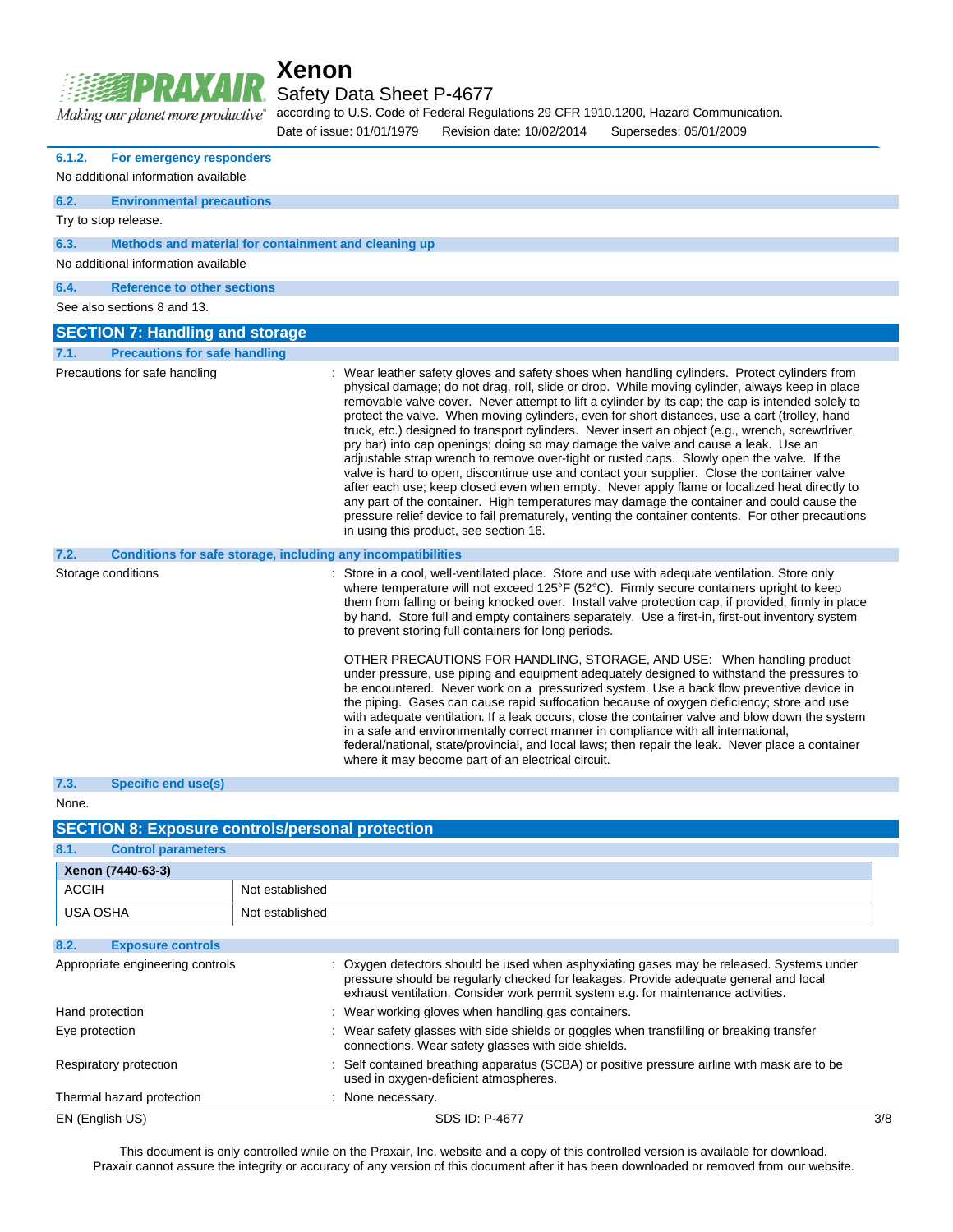

### Safety Data Sheet P-4677

according to U.S. Code of Federal Regulations 29 CFR 1910.1200, Hazard Communication. Making our planet more productive"

Date of issue: 01/01/1979 Revision date: 10/02/2014 Supersedes: 05/01/2009

| Environmental exposure controls | : None necessary.                              |
|---------------------------------|------------------------------------------------|
| Other information               | : Wear safety shoes while handling containers. |

### **SECTION 9: Physical and chemical properties**

| 9.1.<br>Information on basic physical and chemical properties |                                                                                                          |
|---------------------------------------------------------------|----------------------------------------------------------------------------------------------------------|
| Physical state                                                | : Gas                                                                                                    |
| Molecular mass                                                | : 131 g/mol                                                                                              |
| Color                                                         | Colorless.                                                                                               |
| Odor                                                          | No data available                                                                                        |
| Odor threshold                                                | : No data available                                                                                      |
| pH                                                            | : Not applicable.                                                                                        |
| Relative evaporation rate (butyl acetate=1)                   | : No data available                                                                                      |
| Relative evaporation rate (ether=1)                           | : Not applicable.                                                                                        |
| Melting point                                                 | : 112 °C                                                                                                 |
| Freezing point                                                | : No data available                                                                                      |
| Boiling point                                                 | : 108 °C                                                                                                 |
| Flash point                                                   | : Not applicable.                                                                                        |
| Critical temperature                                          | : $16.6 °C$                                                                                              |
| Auto-ignition temperature                                     | : Not applicable.                                                                                        |
| Decomposition temperature                                     | : No data available                                                                                      |
| Flammability (solid, gas)                                     | : No data available                                                                                      |
| Vapor pressure                                                | : Not applicable.                                                                                        |
| Critical pressure                                             | : 5840 kPa                                                                                               |
| Relative vapor density at 20 °C                               | : No data available                                                                                      |
| Relative density                                              | : 1.5                                                                                                    |
| Specific gravity / density                                    | : 5.472 kg/m <sup>3</sup> Vapor density at 70 $\degree$ C (21.1 $\degree$ C), 1 atm                      |
| Relative gas density                                          | : 4.5                                                                                                    |
| Solubility                                                    | : Water: 644 mg/l                                                                                        |
| Log Pow                                                       | : Not applicable.                                                                                        |
| Log Kow                                                       | : Not applicable.                                                                                        |
| Viscosity, kinematic                                          | : Not applicable.                                                                                        |
| Viscosity, dynamic                                            | : Not applicable.                                                                                        |
| Explosive properties                                          | : Not applicable.                                                                                        |
| Oxidizing properties                                          | : None.                                                                                                  |
| <b>Explosive limits</b>                                       | : Non flammable.                                                                                         |
| 9.2.<br><b>Other information</b>                              |                                                                                                          |
| Gas group                                                     | : Compressed gas                                                                                         |
| Additional information                                        | Gas/vapor heavier than air. May accumulate in confined spaces, particularly at or below ground<br>level. |

### **SECTION 10: Stability and reactivity**

**10.1. Reactivity**

No reactivity hazard other than the effects described in sub-sections below.

### **10.2. Chemical stability** Stable under normal conditions. **10.3. Possibility of hazardous reactions** None.

### **10.4. Conditions to avoid**

None under recommended storage and handling conditions (see section 7).

EN (English US) SDS ID: P-4677 4/8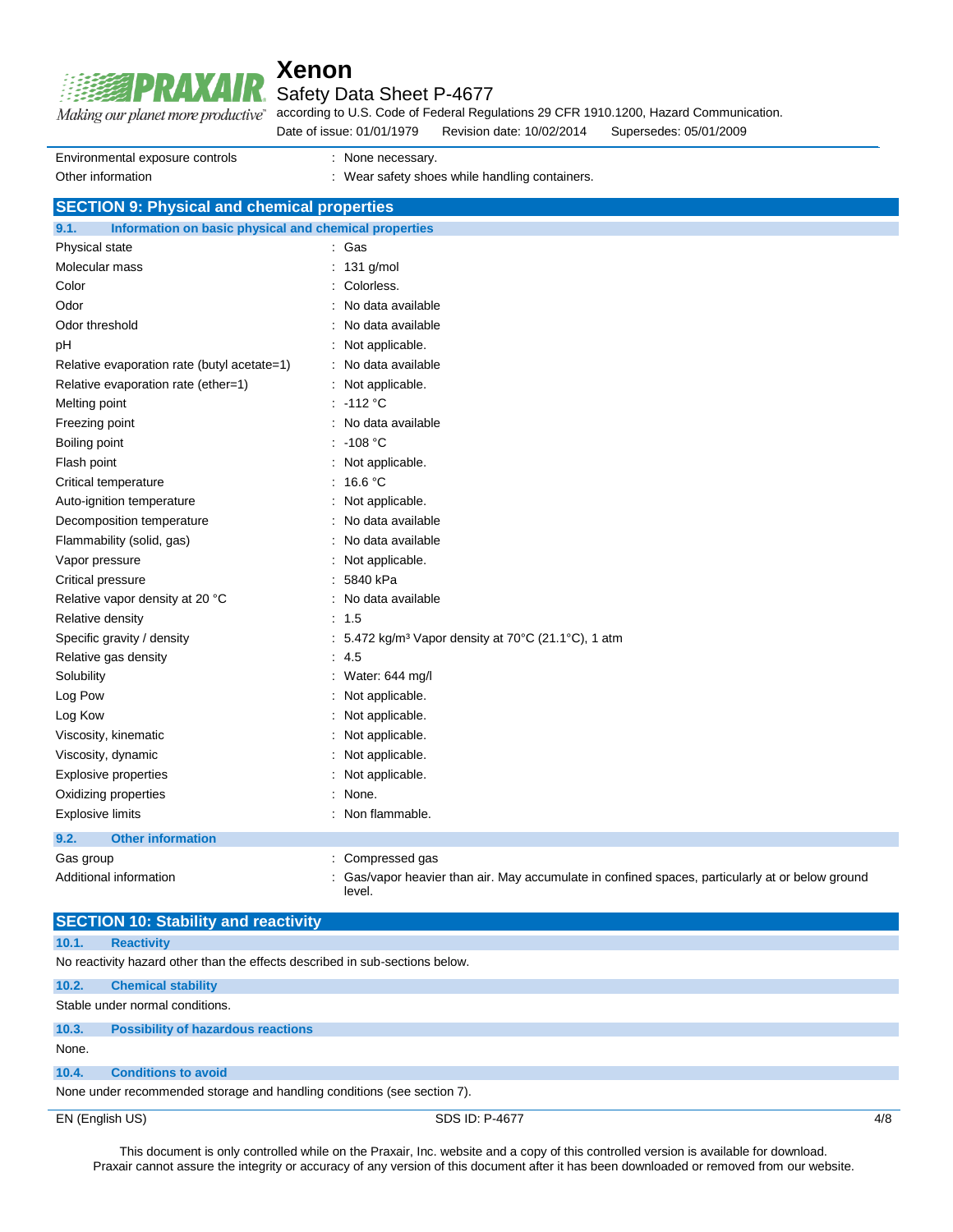

Safety Data Sheet P-4677

according to U.S. Code of Federal Regulations 29 CFR 1910.1200, Hazard Communication. Date of issue: 01/01/1979 Revision date: 10/02/2014 Supersedes: 05/01/2009

| 10.5.<br><b>Incompatible materials</b>               |                                                                                                                                                       |  |
|------------------------------------------------------|-------------------------------------------------------------------------------------------------------------------------------------------------------|--|
| No additional information available                  |                                                                                                                                                       |  |
| 10.6.<br><b>Hazardous decomposition products</b>     |                                                                                                                                                       |  |
|                                                      | Under normal conditions of storage and use, hazardous decomposition products should not be produced.                                                  |  |
| <b>SECTION 11: Toxicological information</b>         |                                                                                                                                                       |  |
| 11.1.<br><b>Information on toxicological effects</b> |                                                                                                                                                       |  |
|                                                      |                                                                                                                                                       |  |
| Acute toxicity                                       | : Not classified                                                                                                                                      |  |
| Skin corrosion/irritation                            | Not classified                                                                                                                                        |  |
|                                                      | pH: Not applicable.                                                                                                                                   |  |
| Serious eye damage/irritation                        | : Not classified                                                                                                                                      |  |
|                                                      | pH: Not applicable.                                                                                                                                   |  |
| Respiratory or skin sensitization                    | : Not classified                                                                                                                                      |  |
| Germ cell mutagenicity                               | : Not classified                                                                                                                                      |  |
| Carcinogenicity                                      | : Not classified                                                                                                                                      |  |
| Reproductive toxicity                                | : Not classified                                                                                                                                      |  |
| Specific target organ toxicity (single exposure)     | : Not classified                                                                                                                                      |  |
| Specific target organ toxicity (repeated             | : Not classified                                                                                                                                      |  |
| exposure)                                            | No known effects from this product.                                                                                                                   |  |
| Aspiration hazard                                    | : Not classified                                                                                                                                      |  |
|                                                      | Not applicable.                                                                                                                                       |  |
| <b>SECTION 12: Ecological information</b>            |                                                                                                                                                       |  |
| 12.1.<br><b>Toxicity</b>                             |                                                                                                                                                       |  |
| Ecology - general                                    | : No ecological damage caused by this product.                                                                                                        |  |
|                                                      |                                                                                                                                                       |  |
| 12.2.<br><b>Persistence and degradability</b>        |                                                                                                                                                       |  |
| Xenon (7440-63-3)<br>Persistence and degradability   | No ecological damage caused by this product.                                                                                                          |  |
|                                                      |                                                                                                                                                       |  |
| 12.3.<br><b>Bioaccumulative potential</b>            |                                                                                                                                                       |  |
| Xenon (7440-63-3)                                    |                                                                                                                                                       |  |
| Log Pow                                              | Not applicable.                                                                                                                                       |  |
| Log Kow<br>Bioaccumulative potential                 | Not applicable.<br>No ecological damage caused by this product.                                                                                       |  |
|                                                      |                                                                                                                                                       |  |
| 12.4.<br><b>Mobility in soil</b>                     |                                                                                                                                                       |  |
| Xenon (7440-63-3)                                    |                                                                                                                                                       |  |
| Mobility in soil<br>Ecology - soil                   | No data available.                                                                                                                                    |  |
|                                                      |                                                                                                                                                       |  |
|                                                      | No ecological damage caused by this product.                                                                                                          |  |
| 12.5.<br><b>Other adverse effects</b>                |                                                                                                                                                       |  |
| Effect on ozone layer                                | : None.                                                                                                                                               |  |
| Effect on the global warming                         | : None.                                                                                                                                               |  |
|                                                      |                                                                                                                                                       |  |
| <b>SECTION 13: Disposal considerations</b>           |                                                                                                                                                       |  |
| 13.1.<br><b>Waste treatment methods</b>              |                                                                                                                                                       |  |
| Waste disposal recommendations                       | Dispose of contents/container in accordance with local/regional/national/international<br>regulations. Contact supplier for any special requirements. |  |
|                                                      |                                                                                                                                                       |  |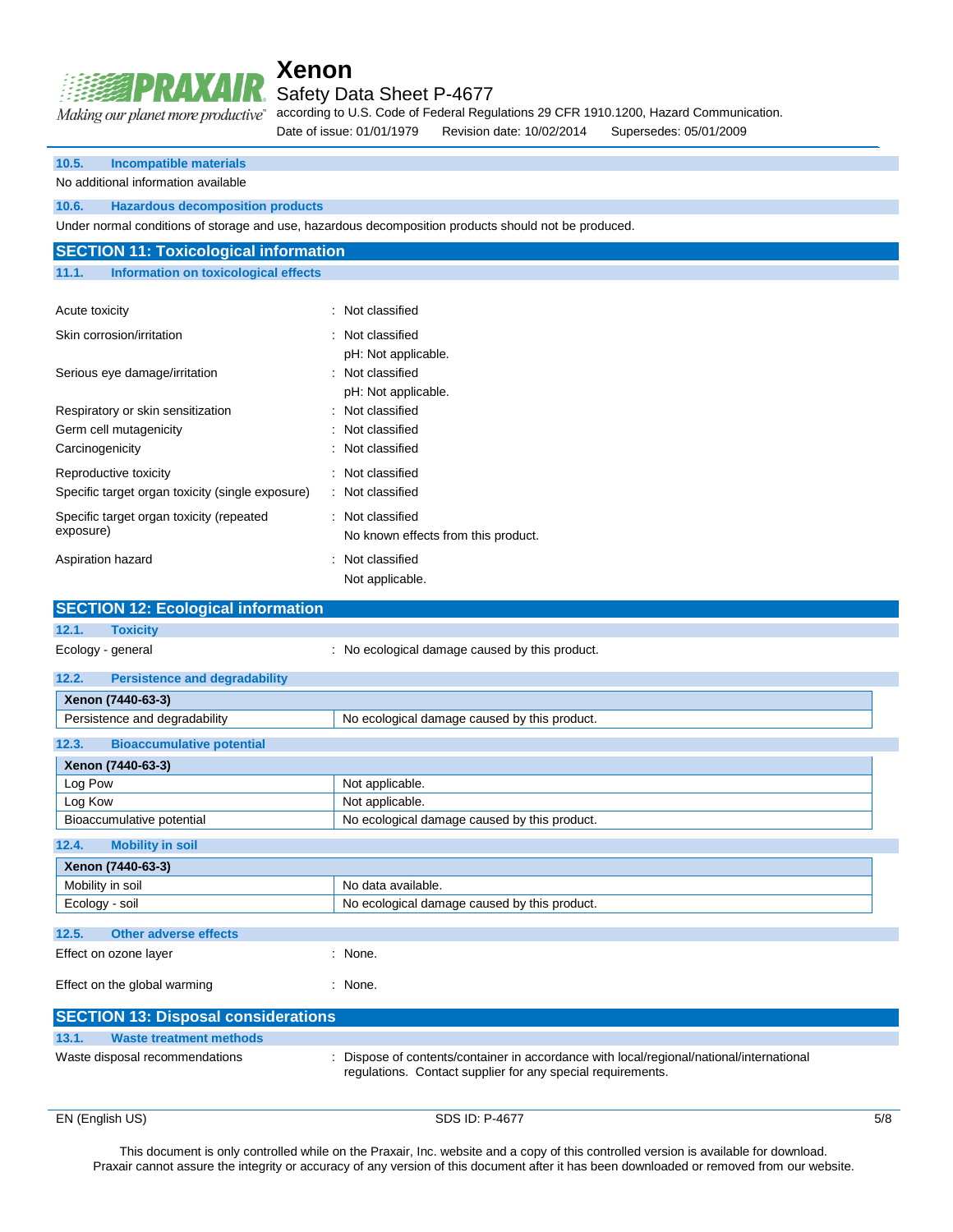# Making our planet more productive"

# **Xenon**

Safety Data Sheet P-4677

according to U.S. Code of Federal Regulations 29 CFR 1910.1200, Hazard Communication.

Date of issue: 01/01/1979 Revision date: 10/02/2014 Supersedes: 05/01/2009

| <b>SECTION 14: Transport information</b>             |                                                                                                                                                                                                                                                                                                                                                                                                                                                                                                                                                                                            |
|------------------------------------------------------|--------------------------------------------------------------------------------------------------------------------------------------------------------------------------------------------------------------------------------------------------------------------------------------------------------------------------------------------------------------------------------------------------------------------------------------------------------------------------------------------------------------------------------------------------------------------------------------------|
| In accordance with DOT                               |                                                                                                                                                                                                                                                                                                                                                                                                                                                                                                                                                                                            |
| Transport document description                       | : UN2036 Xenon, compressed, 2.2                                                                                                                                                                                                                                                                                                                                                                                                                                                                                                                                                            |
| UN-No.(DOT)                                          | : UN2036                                                                                                                                                                                                                                                                                                                                                                                                                                                                                                                                                                                   |
| Proper Shipping Name (DOT)                           | : Xenon, compressed                                                                                                                                                                                                                                                                                                                                                                                                                                                                                                                                                                        |
| Department of Transportation (DOT) Hazard<br>Classes | : 2.2 - Class 2.2 - Non-flammable compressed gas 49 CFR 173.115                                                                                                                                                                                                                                                                                                                                                                                                                                                                                                                            |
| Hazard labels (DOT)                                  | : 2.2 - Non-flammable gas                                                                                                                                                                                                                                                                                                                                                                                                                                                                                                                                                                  |
| <b>Additional information</b>                        |                                                                                                                                                                                                                                                                                                                                                                                                                                                                                                                                                                                            |
| Emergency Response Guide (ERG) Number                | : 120 (UN2591);121 (UN2036)                                                                                                                                                                                                                                                                                                                                                                                                                                                                                                                                                                |
| Other information                                    | : No supplementary information available.                                                                                                                                                                                                                                                                                                                                                                                                                                                                                                                                                  |
| Special transport precautions                        | : Avoid transport on vehicles where the load space is not separated from the driver's<br>compartment. Ensure vehicle driver is aware of the potential hazards of the load and knows<br>what to do in the event of an accident or an emergency. Before transporting product containers:<br>- Ensure there is adequate ventilation. - Ensure that containers are firmly secured. - Ensure<br>cylinder valve is closed and not leaking. - Ensure valve outlet cap nut or plug (where provided)<br>is correctly fitted. - Ensure valve protection device (where provided) is correctly fitted. |
| <b>Transport by sea</b>                              |                                                                                                                                                                                                                                                                                                                                                                                                                                                                                                                                                                                            |
| UN-No. (IMDG)                                        | : 2036                                                                                                                                                                                                                                                                                                                                                                                                                                                                                                                                                                                     |
| Class (IMDG)                                         | $: 2 - \text{Gases}$                                                                                                                                                                                                                                                                                                                                                                                                                                                                                                                                                                       |
| MFAG-No                                              | : 121                                                                                                                                                                                                                                                                                                                                                                                                                                                                                                                                                                                      |
| Air transport                                        |                                                                                                                                                                                                                                                                                                                                                                                                                                                                                                                                                                                            |
| UN-No.(IATA)                                         | : 2036                                                                                                                                                                                                                                                                                                                                                                                                                                                                                                                                                                                     |
| Class (IATA)                                         | $\therefore$ 2                                                                                                                                                                                                                                                                                                                                                                                                                                                                                                                                                                             |
| Civil Aeronautics Law                                | : Gases under pressure/Gases nonflammable nontoxic under pressure                                                                                                                                                                                                                                                                                                                                                                                                                                                                                                                          |
| <b>SECTION 15: Regulatory information</b>            |                                                                                                                                                                                                                                                                                                                                                                                                                                                                                                                                                                                            |

| 15.1. US Federal regulations                                              |                                                                      |
|---------------------------------------------------------------------------|----------------------------------------------------------------------|
| Xenon (7440-63-3)                                                         |                                                                      |
| Listed on the United States TSCA (Toxic Substances Control Act) inventory |                                                                      |
| SARA Section 311/312 Hazard Classes                                       | Immediate (acute) health hazard<br>Sudden release of pressure hazard |

### **15.2. International regulations**

**CANADA**

| Xenon (7440-63-3)                                     |                          |  |
|-------------------------------------------------------|--------------------------|--|
| Listed on the Canadian DSL (Domestic Substances List) |                          |  |
| <b>WHMIS Classification</b>                           | Class A - Compressed Gas |  |

#### **EU-Regulations**

| Xenon (7440-63-3)                                                                                  |
|----------------------------------------------------------------------------------------------------|
| Listed on the EEC inventory EINECS (European Inventory of Existing Commercial Chemical Substances) |
| Classification according to Regulation (EC) No. 1272/2008 [CLP]<br>Compressed gas H280             |

EN (English US) 6/8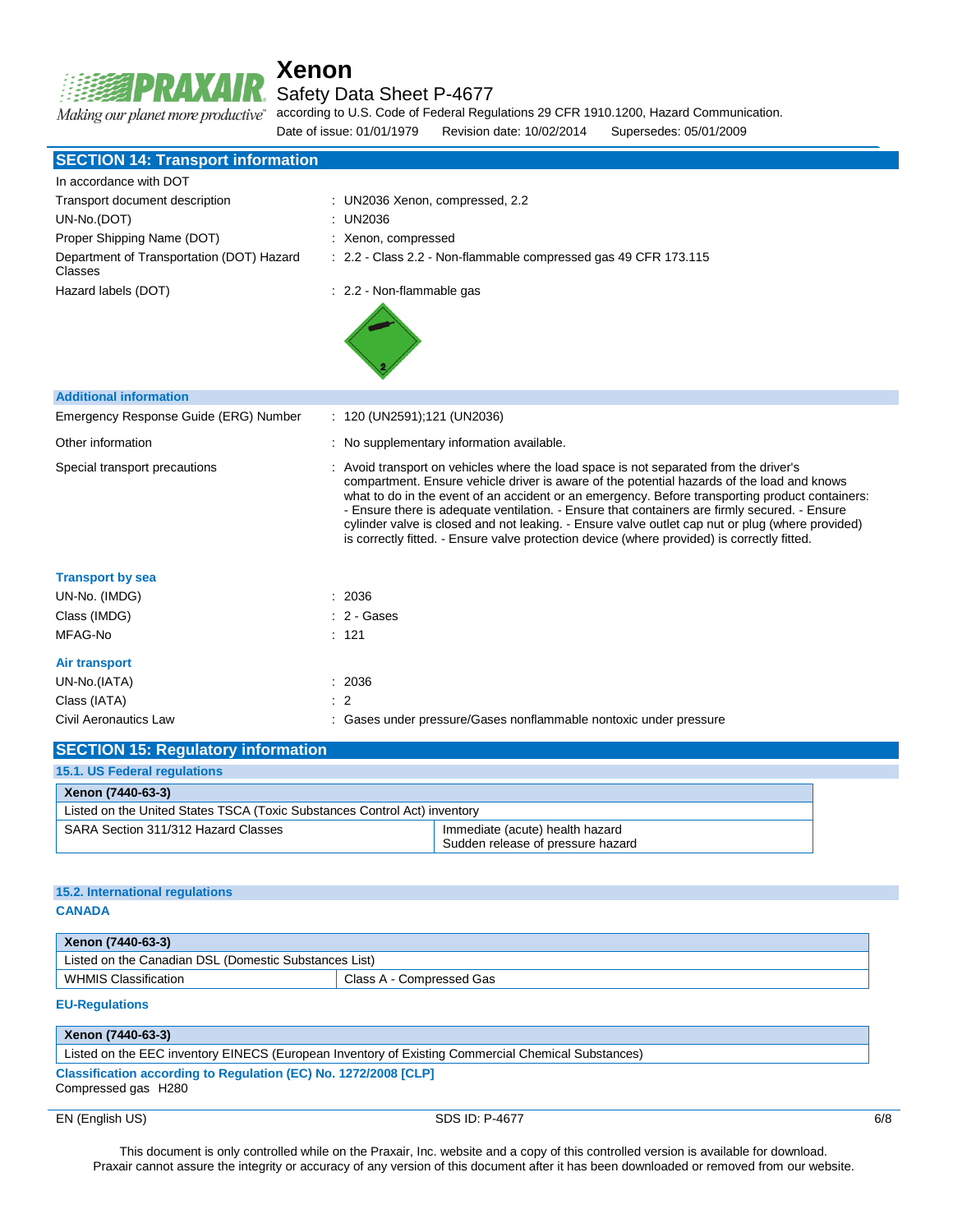

### Safety Data Sheet P-4677

according to U.S. Code of Federal Regulations 29 CFR 1910.1200, Hazard Communication. Making our planet more productive"

Date of issue: 01/01/1979 Revision date: 10/02/2014 Supersedes: 05/01/2009

Full text of H-phrases: see section 16

#### **Classification according to Directive 67/548/EEC [DSD] or 1999/45/EC [DPD]**

Not classified

#### **15.2.2. National regulations**

### **Xenon (7440-63-3)**

Listed on the AICS (Australian Inventory of Chemical Substances)

Listed on IECSC (Inventory of Existing Chemical Substances Produced or Imported in China)

Listed on the Korean ECL (Existing Chemicals List)

Listed on NZIoC (New Zealand Inventory of Chemicals)

Listed on PICCS (Philippines Inventory of Chemicals and Chemical Substances)

| 15.3. US State regulations                                             |     |  |
|------------------------------------------------------------------------|-----|--|
| Xenon(7440-63-3)                                                       |     |  |
| U.S. - California - Proposition 65 - Carcinogens List                  | No. |  |
| U.S. - California - Proposition 65 - Developmental<br>Toxicity         | No  |  |
| U.S. - California - Proposition 65 - Reproductive<br>Toxicity - Female | No. |  |
| U.S. - California - Proposition 65 - Reproductive<br>Toxicity - Male   | No  |  |

| <b>SECTION 16: Other information</b> |                                                                                                                                                                                                                                                                                                                                                                                                                                                                                                                                                                                                                                                                |
|--------------------------------------|----------------------------------------------------------------------------------------------------------------------------------------------------------------------------------------------------------------------------------------------------------------------------------------------------------------------------------------------------------------------------------------------------------------------------------------------------------------------------------------------------------------------------------------------------------------------------------------------------------------------------------------------------------------|
| <b>Revision date</b>                 | $: 10/2/201412:00.00$ AM                                                                                                                                                                                                                                                                                                                                                                                                                                                                                                                                                                                                                                       |
| Other information                    | : When you mix two or more chemicals, you can create additional, unexpected hazards. Obtain<br>and evaluate the safety information for each component before you produce the mixture.<br>Consult an industrial hygienist or other trained person when you evaluate the end product.<br>Before using any plastics, confirm their compatibility with this product.                                                                                                                                                                                                                                                                                               |
|                                      | Praxair asks users of this product to study this SDS and become aware of the product hazards<br>and safety information. To promote safe use of this product, a user should (1) notify<br>employees, agents, and contractors of the information in this SDS and of any other known<br>product hazards and safety information, (2) furnish this information to each purchaser of the<br>product, and (3) ask each purchaser to notify its employees and customers of the product<br>hazards and safety information.                                                                                                                                              |
|                                      | The opinions expressed herein are those of qualified experts within Praxair, Inc. We believe<br>that the information contained herein is current as of the date of this Safety Data Sheet. Since<br>the use of this information and the conditions of use are not within the control of Praxair, Inc., it<br>is the user's obligation to determine the conditions of safe use of the product.                                                                                                                                                                                                                                                                  |
|                                      | Praxair SDSs are furnished on sale or delivery by Praxair or the independent distributors and<br>suppliers who package and sell our products. To obtain current SDSs for these products,<br>contact your Praxair sales representative, local distributor, or supplier, or download from<br>www.praxair.com. If you have questions regarding Praxair SDSs, would like the document<br>number and date of the latest SDS, or would like the names of the Praxair suppliers in your<br>area, phone or write the Praxair Call Center (Phone: 1-800-PRAXAIR/1-800-772-9247;<br>Address: Praxair Call Center, Praxair, Inc., P.O. Box 44, Tonawanda, NY 14151-0044). |
|                                      | PRAXAIR and the Flowing Airstream design are trademarks or registered trademarks of Praxair<br>Technology, Inc. in the United States and/or other countries.                                                                                                                                                                                                                                                                                                                                                                                                                                                                                                   |

#### Full text of H-phrases:

| اom∪ت<br>$\sim$<br>uas<br>. . | uue Compresserii<br>aas<br>pressure<br>under                                                                    |
|-------------------------------|-----------------------------------------------------------------------------------------------------------------|
| H280<br>__                    | --<br>זסם<br>TAINS<br>XPI<br>. INF<br>ונונ<br>. $MAP$<br>)N<br>┉<br>4<br>∽.<br>. .<br>пc<br><u>тт</u><br>ີ<br>∼ |